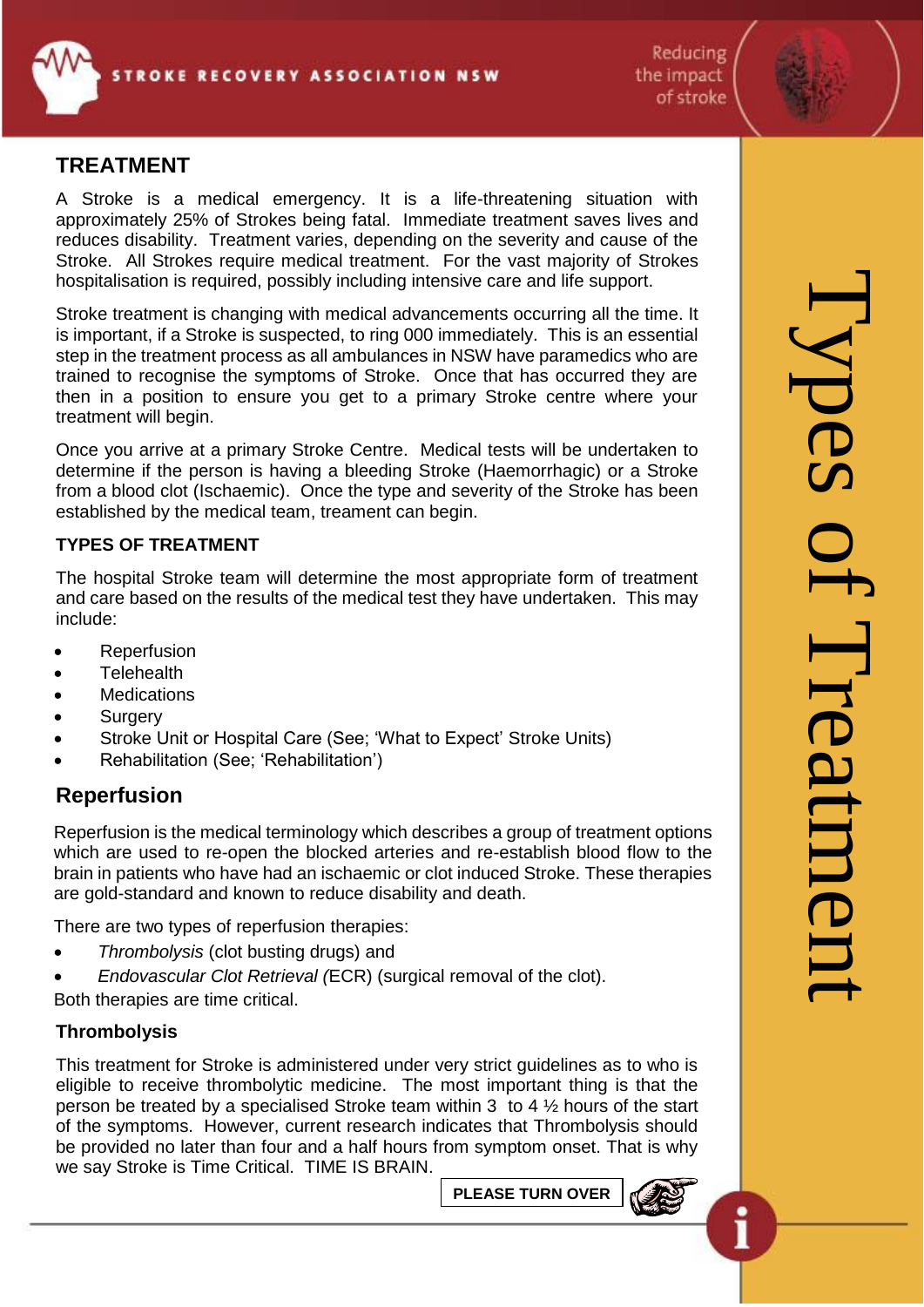Reducing the impact of stroke

Thrombolytic medicine, **tPA**, (tissue plasminogen activator), is the drug used in thrombolytic treatment. It breaks up blood clots and restores blood flow to the damaged area. Research has indicated that people who receive this medicine are more likely to have less long-term impairment.

However, if the Stroke is caused by bleeding (Haemorrhagic) rather than clotting (Ischaemic), this treatment can make the damage worse - so care is needed to correctly diagnose the **cause of the Stroke**.

### **Endovascular Clot Retrieval (ECR):**

**Clot retrieval is a neurointerventional surgical procedure** for **acute ischaemic Stroke** that involves the mechanical removal of a blood clot from a patient's brain. Patients who benefit most from this procedure are those with very large Strokes who are more likely to be at risk of death or significant permanent disability. This makes the provision of these highly specialised ECR services extremely important. It may also be offered as a treatment for patients who have experienced a **Stroke** as the result of narrowing of the arteries in their brain.

A significant benefit of Clot Retrieval as a treatment for Stroke is that research indicates the period of time for the procedure to show benefit is a much longer period after onset of Stroke symptoms than thrombolysis. For this reason, a Stroke pathway has been established within NSW whereby patients may be transported from large distances to receive this groundbreaking treatment and, as a result, even if you live in a rural setting, this is an option to be considered.

There are now six ECR Centres in NSW with four out of those six centres providing ECR on a 24 hour basis and two centres operating in business hours. There are also plans to increase capacity across NSW over the next 10 years.

# **TeleStroke**

TeleStroke models for Stroke can improve access to reperfusion therapies and provides a significant opportunity to support rural and regional areas deliver the benefits of reperfusion services more widely across NSW.

TeleStroke enables a Stroke Physician located in a major teaching hospital in a metropolitan setting to work in collaboration with local clinicians to deliver best practice Stroke care in rural hospitals. Advanced imaging is used (CT SCANS and MRIs), which enable a Stroke physician in a metropolitan hospital to assess the patient and then work with and support the local clinician to administer thrombolysis. The patient is treated and cared for in their local rural hospital.

# **Medications**

**Blood thinners** such as heparin and coumadin are used to treat Strokes. Aspirin and other anti-platelet agents may be used as well.

Other medications may be needed to control associated symptoms:

- Analgesics (pain killers) may be needed to control severe headache.
- Anti-hypertensive medication may be needed to control high blood pressure.

Nutrients and fluids may be necessary, especially if the person has swallowing difficulties. The nutrients and fluids may be given through an intravenous tube (IV) or a feeding tube in the stomach. Swallowing difficulties may be temporary or permanent.